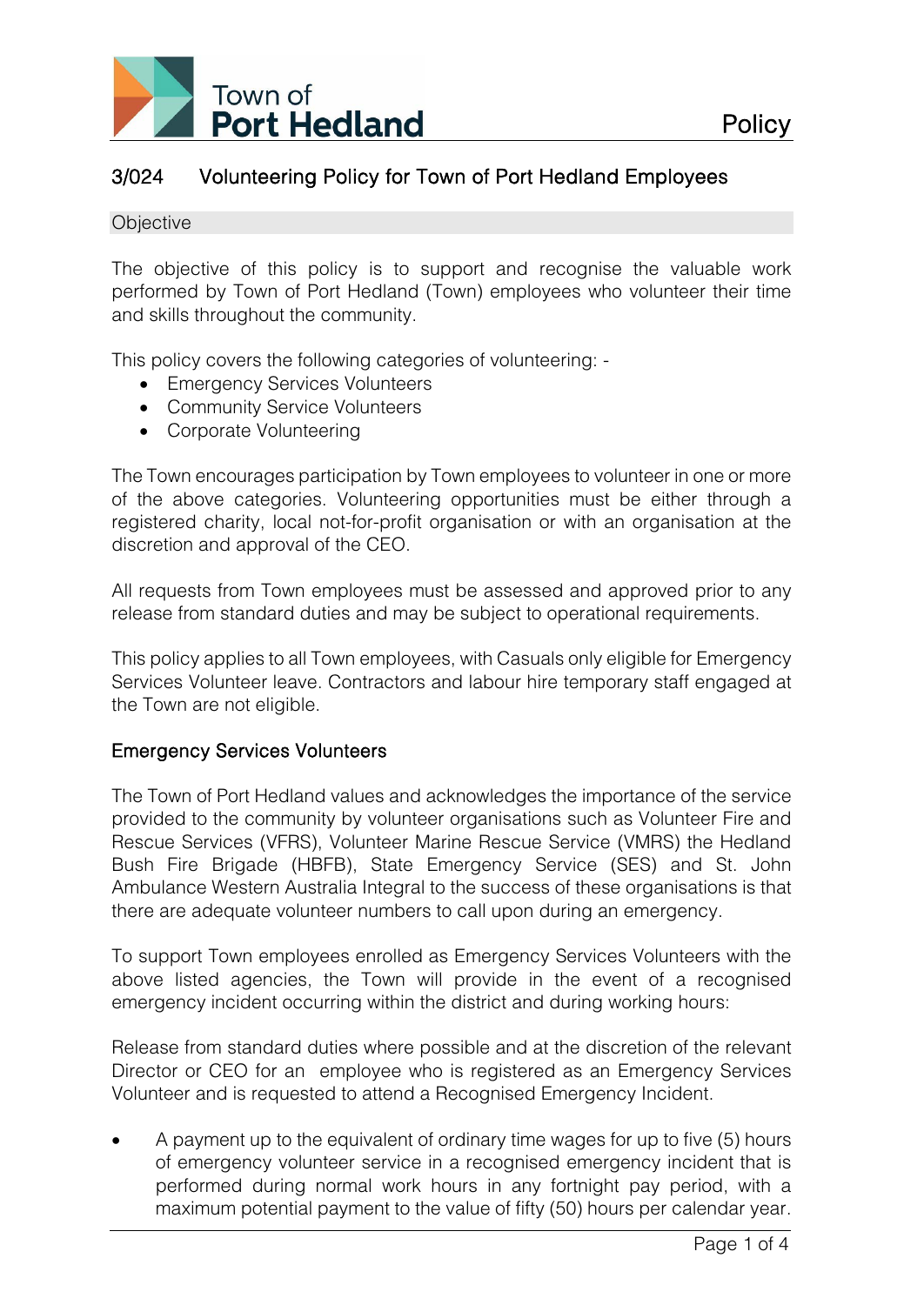

- Casual employees are eligible to apply to Emergency Services Volunteer leave, however this is unpaid leave.
- Overtime will not be considered for volunteer work performed out of normal hours.
- Time taken for volunteer attendance at a recognised emergency incident is unpaid leave and the support payment of up to five (5) hours of ordinary time wages will only be paid when supported by documented evidence proving attendance at a recognised emergency incident. Should reasonable evidence of attendance at a recognised emergency incident not be supplied within seventy-two (72) hours of the absence, the hours spent away from the employees standard duties will treated as leave without pay in accordance with the Town of Port Hedland Enterprise Agreement 2019 and the National Employment Standards (NES).
- Attendance at extended incidents/emergencies is subject to the approval of the Director or CEO.

# Community Services Volunteering

The Town is also committed to supporting the community beyond emergency services response; and will provide employees with up to a maximum of two (2) days (15.2 hours) of paid community services volunteering leave each calendar year, to participate in voluntary work with a registered charity, local not-for-profit organisation or with an organisation at the discretion and approval of the CEO.

The Town recognises that Community Services Volunteering makes a positive contribution in the community and supports such opportunities under the following criteria: -

- Release from standard duties where operationally possible and is at the discretion of the relevant Director or CEO. Approval to be released from standard duties must be sought and approved prior to any absence from the workplace. The employee must consider reasonable notice when requesting release from standard duties (i.e. an average of at least 2 weeks' notice should be provided where possible).
- Casual employees, contractors and labour hire engaged at Town are not eligible to apply for this leave.
- A payment up to the equivalent of ordinary time wages for up to a maximum of two (2) days (15.2 hours) of paid Community Services Volunteering Leave is available, per calendar year and cannot be carried over or accumulated year after year.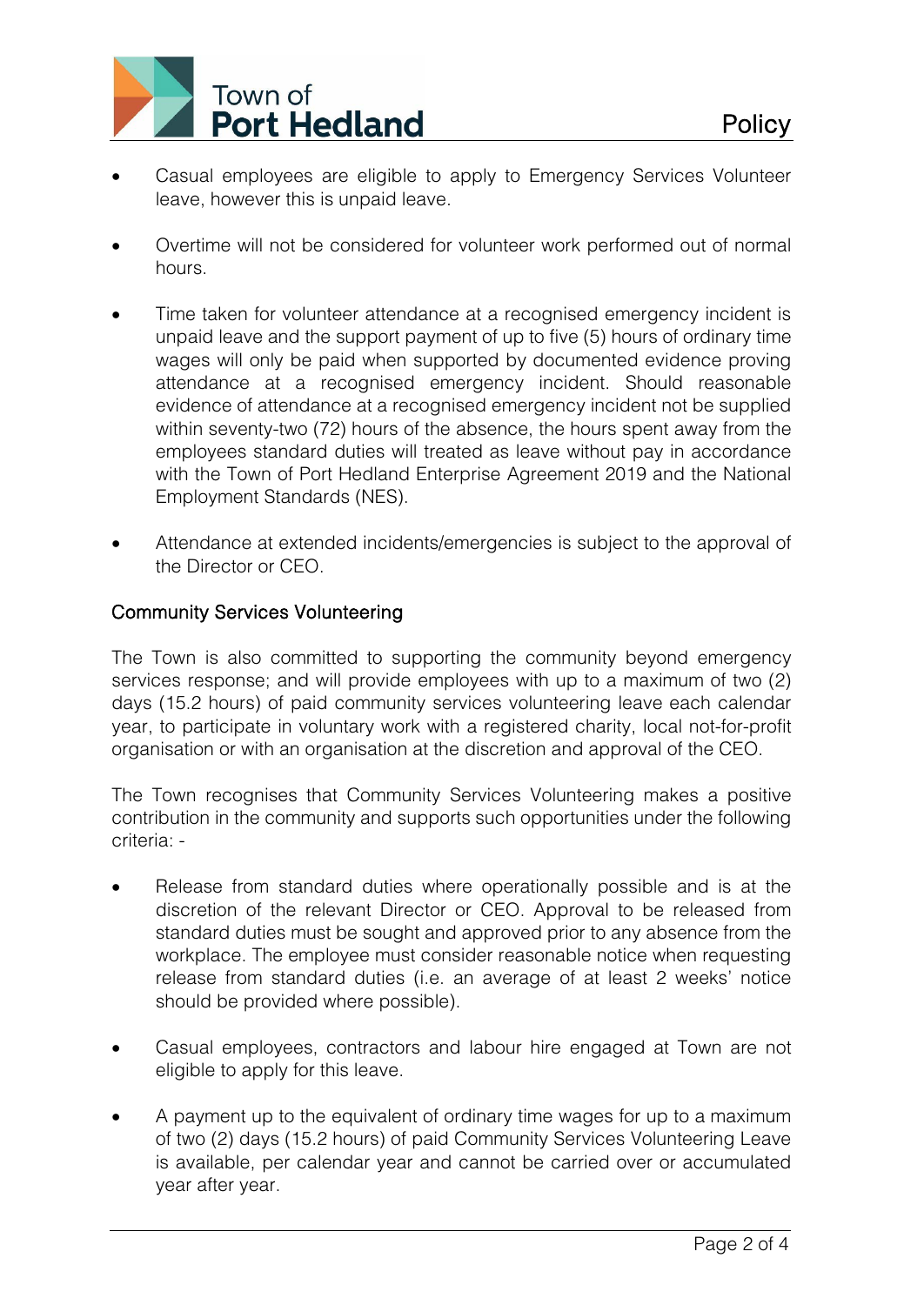

- Overtime will not be considered or paid for volunteer work performed.
- Time taken for volunteer attendance is processed as unpaid leave; and will only be paid as ordinary time wages upon receipt of supporting documentary evidence to establish proof of attendance at approved Community Service Volunteer organisation. Should reasonable evidence of attendance not be supplied within seventy-two (72) hours of the absence from work, the hours spent away from the employees standard duties will treated as leave without pay in accordance with the Town of Port Hedland Enterprise Agreement 2019 and the National Employment Standards (NES).

## Corporate Volunteering

In addition to individual employees volunteering, there may be instances where teams of employees (up to and including the entire Town) will be encouraged to volunteer during standard work hours. Such instances may only be supported where operationally possible.

These instances may arise at the request of a Manager, Director or the CEO and are at the discretion and approval of the CEO.

The selection of a volunteer opportunity for Corporate Volunteering will be based  $on: -$ 

- The needs of the local community
- The alignment of the local organisation to the Town's values of; Unity, Quality, and Integrity
- The alignment of the local organisation with the Town's Strategic and Corporate Plans

Corporate Volunteering will be for a maximum of one (1) day (7.6 hours) per calendar year and cannot be carried over or accumulated year after year.

### **Definitions**

Recognised Emergency Services

- DFES Volunteer Fire and Rescue Service (VFRS)
- Volunteer Marine Rescue Service (VMRS)
- Hedland Bush Fire Brigade (HBFB)
- State Emergency Service (SES)
- St John Ambulance Western Australia

### Recognised Emergency Incident

An incident requiring an emergency response from a Recognised Emergency Service within the geographical boundaries of the Town of Port Hedland governance jurisdiction; and

Training events, exercises, meetings etc. will not be recognised.